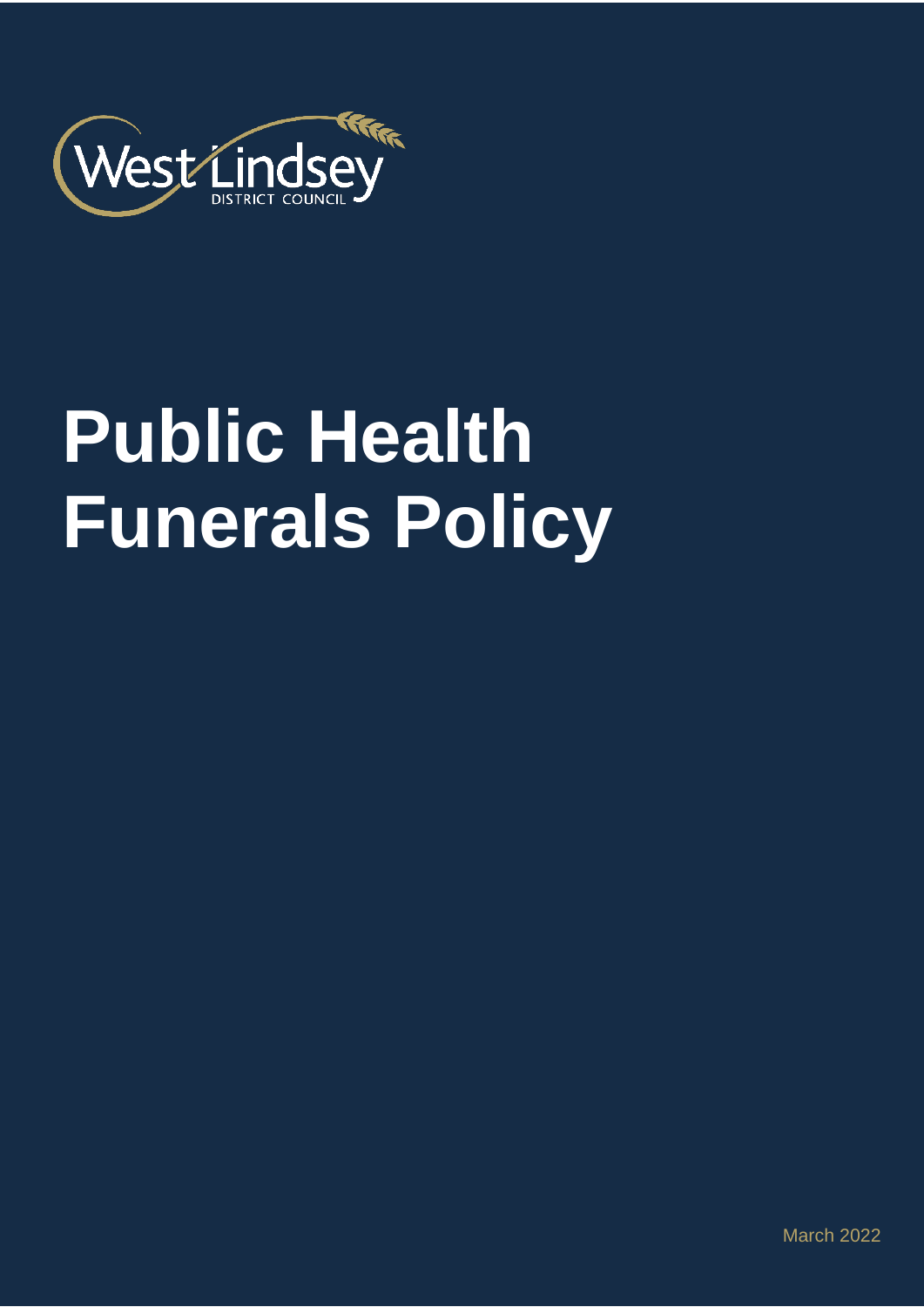## **1.0 Introduction**

1.1 Under section 46(1) of the Public Health (Control of Disease) Act 1984 it is the duty of a local authority to cause to be buried or cremated the body of any person who has died or been found dead in their area, in any case where it appears to the authority that no suitable arrangements for the disposal of the body have been or are being made otherwise than by the authority.

## **2.0 Approach**

- 2.1 The Council will always consider whether the funeral can be funded by the next of kin or other known individuals in the first instance.
- 2.2 When the council is asked to undertake the funeral by a next of kin, the council will ask if the next of kin is in receipt of benefits. Where the next of kin is in receipt of benefits they may be entitled to help form the Social Fund administered by the Department for Work and Pensions. Any person enquiring about help with funeral costs will first be directed to the Social Fund.
- 2.3 If a person dies in hospital it is traditionally the responsibility of the hospital to make the funeral arrangements. Further guidance produced in 2005 the hospital may choose to have the local authority involved to take care of the funeral arrangements.

## **3.0 Search of the deceased's home**

- 3.1 A visit to the property will be carried out as soon possible after notification of the deceased has been received. The purpose of this visit is to search the property to:
	- Locate a will
	- Find information about possible relatives, who may take on the funeral.
	- Find anything of value within the property
	- Find information about bank accounts and savings
- 3.2 The search will be conducted by two officers of the council, and a written or photographic record will be made of each item removed from the property.
- 3.3 The council will make reasonable efforts to contact family members. dependant upon the circumstances this may include contacting the deceased's previous employer, contacts in an address book or mobile phone contacts and talking to neighbours. It may also be possible to trace relatives/friends through telephone bills or correspondence found in the deceased's property. Genealogy companies may be contacted or contact the council to help with searches for relatives.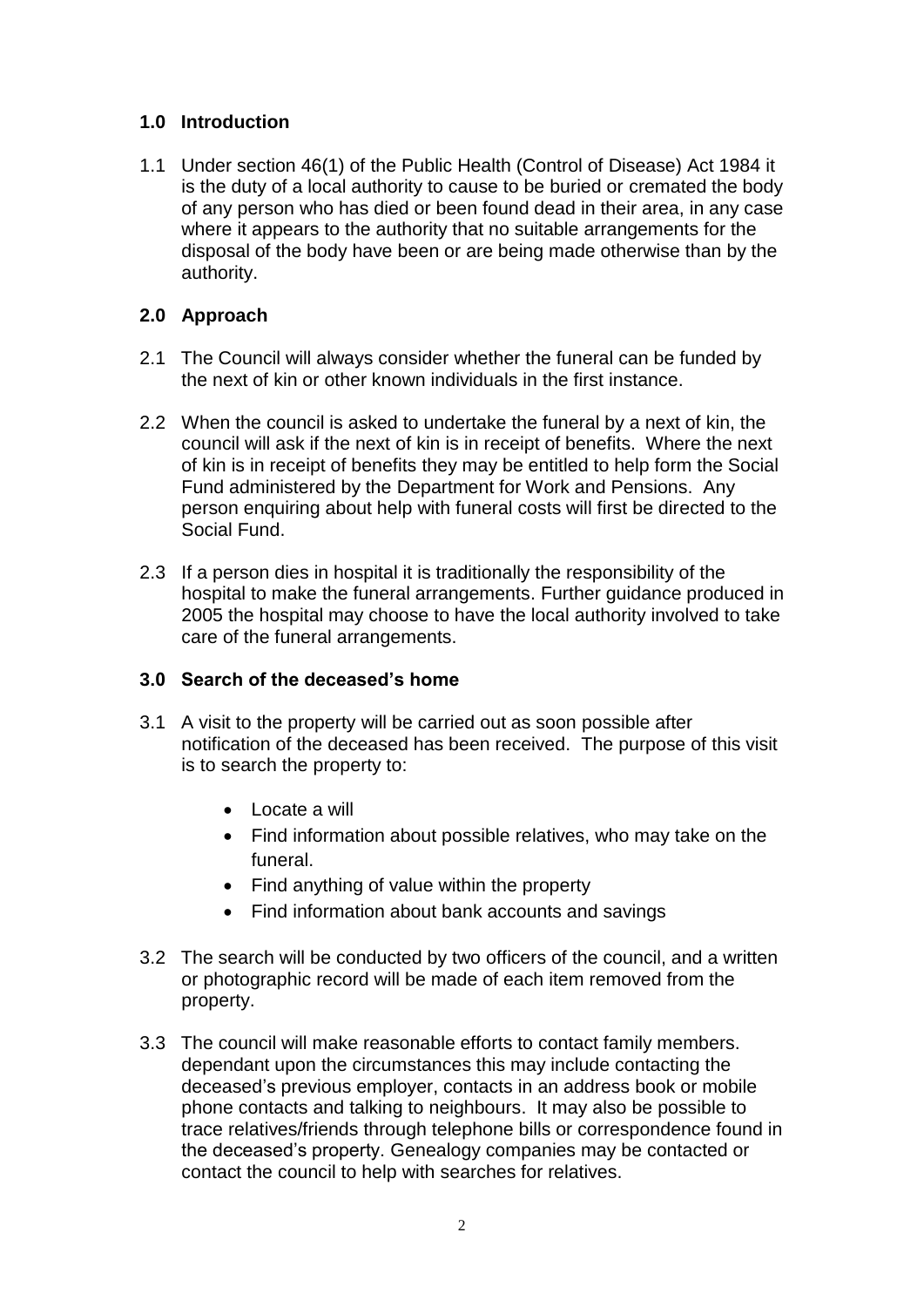- 3.4 Where any family members cannot be immediately found, a box of personal effects (non-monetary value e.g. photographs) from the deceased's property will be retained by the council for a period of **5** years from the date of the funeral, after this period the contents of the box will be disposed of.
- 3.5 Where the next of kin wish to be present at the search of the property, they must be accompanied by officers from the council at all times. Under no circumstances can relatives be left alone in the property.
- 3.6 Where the deceased lived in rented accommodation, the landlord must not enter the property or remove and items from the property until officers from the council have completed their enquiries. In most circumstances this will be undertaken without delay and the keys subsequently returned to the property owner who is responsible for clearing the premises.

### **4.0 Funeral Arrangements**

- 4.1 Where previous arrangements have been made before the council takes responsibility for the funeral, these will need to be paid for by the person making these arrangements. Anyone giving instruction to a firm of funeral directors is responsible for any costs incurred. The council will take on financial responsibility from when the council moves the deceased. The council is only able to do this before the final paperwork has been signed at the funeral directors confirming responsibility for the funeral.
- 4.2 Once the Council has accepted a case they will deal with all aspects of the organisation of the funeral, including registering the death, dealing with the funeral director to make the arrangements and paying for the funeral.
- 4.3 A direct cremation service will normally take place at a date and time decided by the Council and funeral director, unless it is established that the deceased would have chosen a burial for religious or cultural reasons or if the deceased had purchased a burial plot where there is room for them to be buried within it.
- 4.4 The council is not legally obliged to comply with the requests of any will, however, where the deceased has made a will requesting a burial, this will be considered where reasonably and in line with any funds available within the estate. Where there is no will the council will not consider any verbal wishes from friends/family members.
- 4.5 The council will not part fund a funeral nor will it cover other funeral related costs for next of kin or relatives. The Council will also not fund or contribute towards any form of memorial arrangements or other service